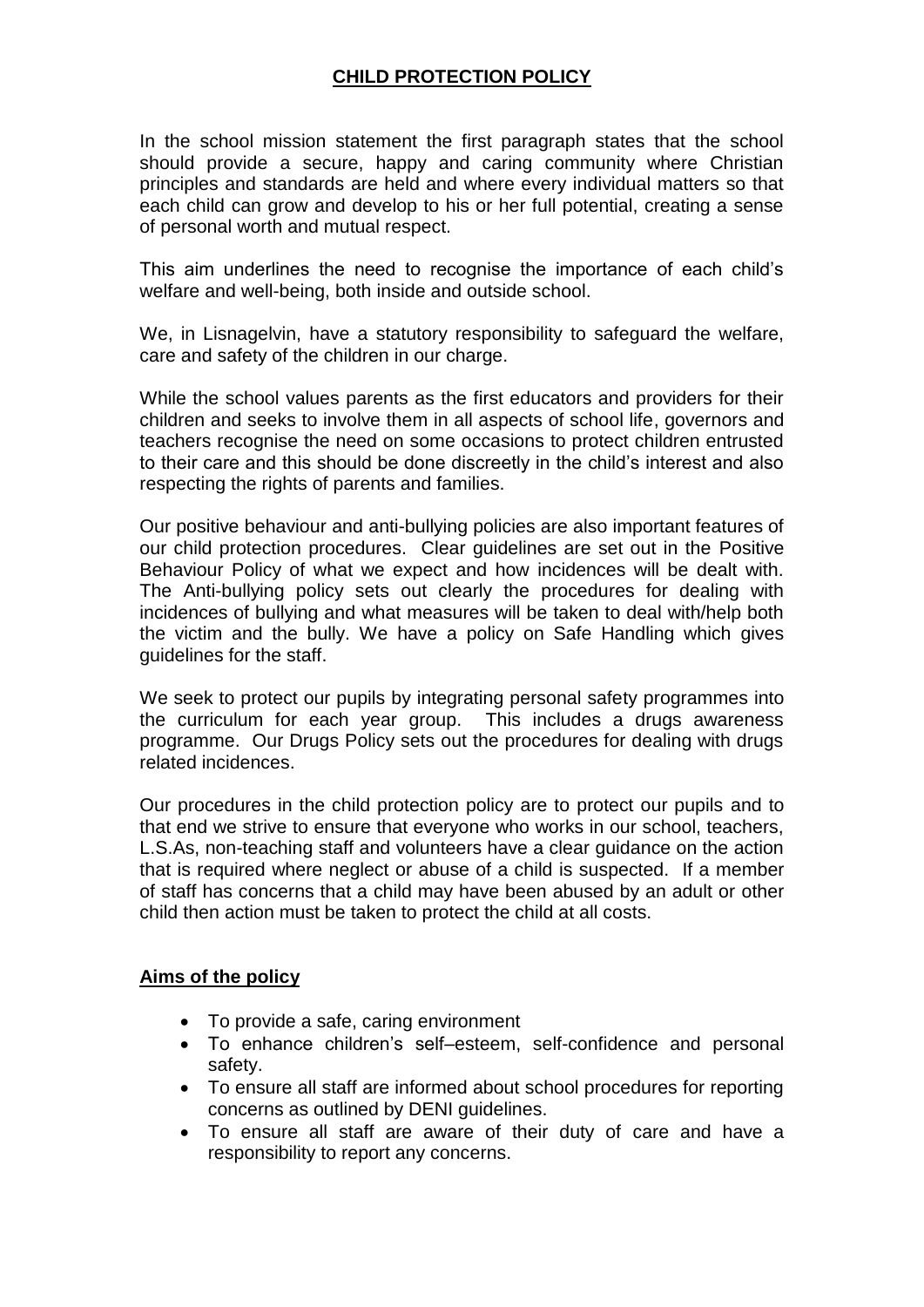To promote co-operation with statutory agencies in the multi-agency response to child protection.

### **Implementation of the policy**

- Provide a listening environment within the school and classrooms in which every child is valued as a member of the community.
- Allow a variety of opportunities for class discussion through quality circle-time to build an atmosphere of trust, acceptance and tolerance.
- Integrate the key concepts within the existing curriculum, through Personal Development and Mutual Understanding lessons, as well as input from outside agencies e.g. Hope UK, P.S.N.I.
- Identify people to whom the children can turn with their concerns or problems, making use of N.S.P.C.C. counsellors or Childline.
- Monitor children's welfare and physical, emotional, social and behavioural development by the use of concern sheets.
- Provide staff training and promote awareness of the types and indicators of the four categories of abuse.
- Inform staff as to the procedures for reporting concerns to the designated teacher, making clear how concerns are to be recorded.
- Establish contact with outside agencies such as The Gateway Team, Social Services and Action for Children.
- Obtain parental consent for taking photographs and safe use of the internet.
- Inform parents of the Child Protection policy.

### **Role of the Designated teacher.**

- Responsibility to train all school staff in Child Protection including Governors.
- Liaise with outside agencies e.g. Gateway, Social Services, Action for Children, N.S.P.C.C, etc.
- Keep a centralised copy of Child Protection records.
- Provide relevant information as requested by Gateway Team, Social Services etc.
- Responsible for discussing child protection issues with staff who have registered a concern.
- Responsible for informing EA designated officer when a referral is made.
- Attend any appropriate case conferences or case planning meetings
- Keep the principal informed of any issues that may arise.
- Make an annual report to the Board of Governors.
- Be available to staff or children who may wish to express concerns or disclose any information in respect of a Child Protection issue.
- Take the lead responsibility for the development of the school's Child Protection Policy.
- Contribute to the promotion of a Safeguarding Ethos in school.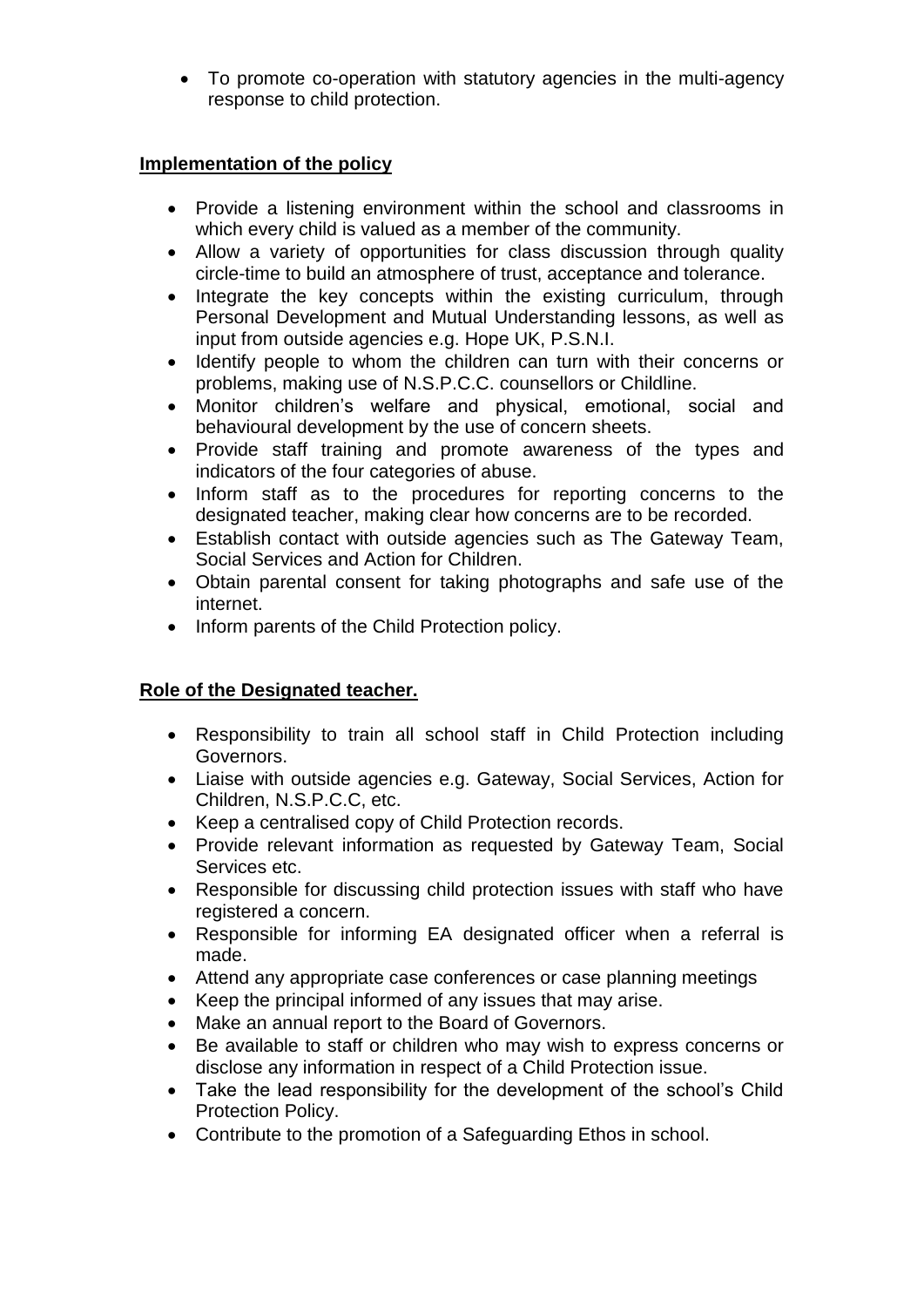### **Designated teachers**

The Board of Governors has nominated Mrs Janice Caldwell as the designated teacher responsible in the first instance for dealing with child protection issues. Mrs J Thompson, Miss A Smith, Mrs A Beattie and Mr P Hamilton have been nominated as the deputy designated teachers with responsibility for this area. Mrs. Linda Smith is the Designated Governor.

### **Principal**

While child protection matters are designated to the delegated teachers, the Principal still maintains the responsibility for the implementation of the Child Protection Policy. He should meet regularly with the delegated teacher to discuss matters in confidence, act decisively and promptly when the occasion arises, discuss child protection at staff meetings and support staff in all ways, particularly by providing in-service training where appropriate.

### **Safeguarding Team**

Safeguarding Team is made up of the Principal, Vice-Principal, Designated and Deputy Designated teachers, Chairman of B.O.G. and the Designated Governor. This team will meet at least once a year.

### **Procedure for reporting an incident of child abuse**

If a child makes a disclosure to his/her teacher or if a teacher has concerns about a child as a result of observations over a period of time, then he/she should:

- make notes of what was said or observed
- notes to be written in the language used by the child
- act promptly by referring the matter to the designated teacher.

At this meeting the matter should be discussed fully, with the designated teacher making comprehensive notes. It is then the duty of the designated teacher to meet with the Principal or Vice Principal, in the case of the Principal's absence, to plan a course of action and ensure a written record is made. This action may include contacting the local Social Services Office, the designated officer for the Education Authority Western Region or a deputy, (Marion McBride, Godfrey Young or Martin McQuaid), the Gateway Team and /or the Chairman of the Board of Governors. At all times the need to maintain confidentiality is crucial and information should only be passed on, on a need to know basis.

(See Appendix – Reporting Suspected or Disclosed Child Abuse)

The designated teacher will keep a record of the nature of the information,

- who gave it,
- the time, date and
- circumstances and where the concern relates to signs or symptoms of possible abuse, a description of these.

The record should be supplemented with details of any advice sought, from whom and when, the decision reached as to whether the case should be referred to Social Services and if so, how and when this was done. If the case is not referred then reasons for this decision should also be noted.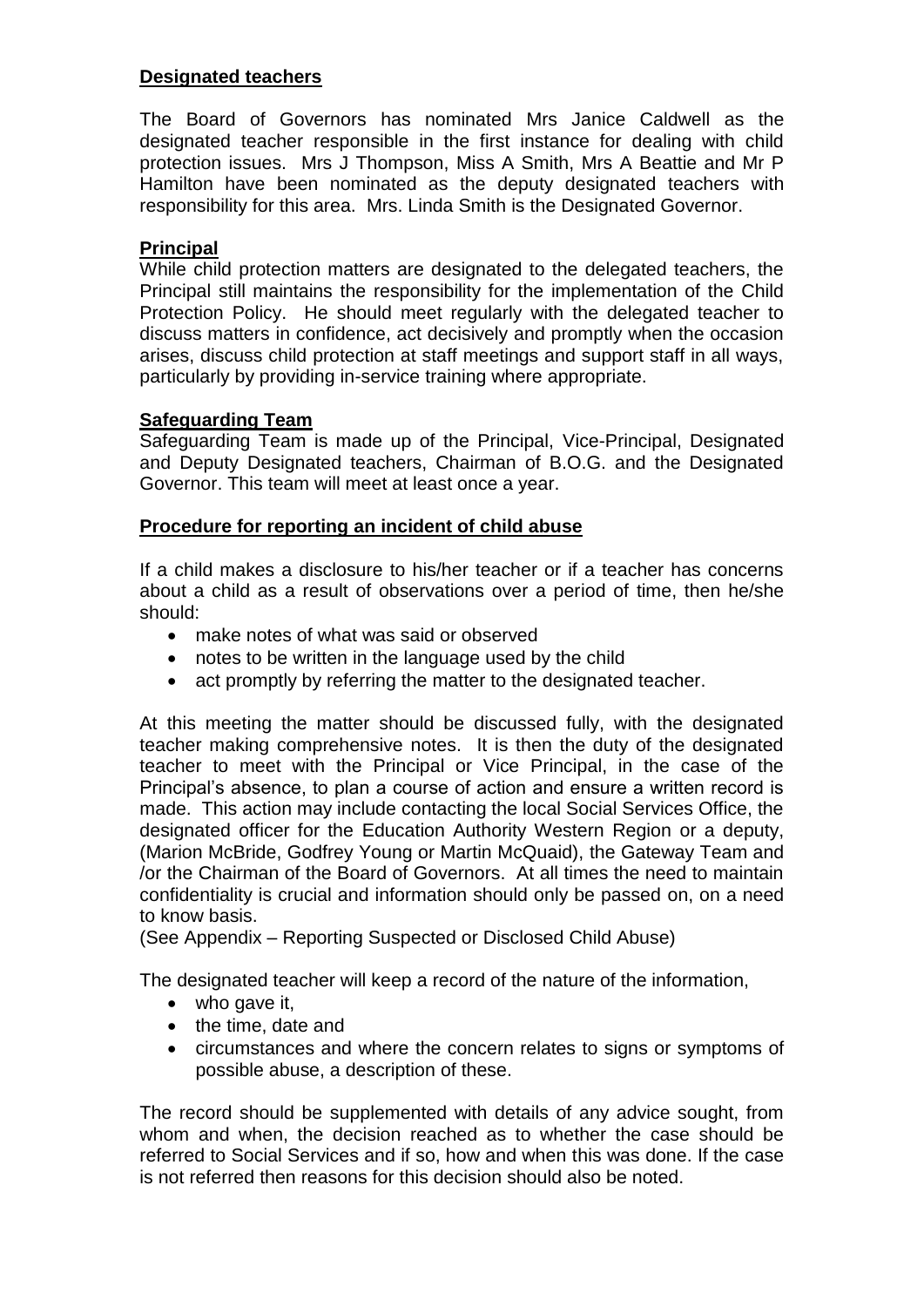All record keeping will be treated in the strictest confidence in line with the Data Protection Act 1984.

Intervention should not deal with the child in isolation; the child must be seen in the family setting. If this avenue does not provide solutions to the problem then assistance should be sought from outside agencies.

### **Role of the child**

Whenever a child makes an allegation of abuse, whether that be physical, sexual, emotional or neglect, that child has a right to be heard, listened to and taken seriously. The listener should ensure that confidentiality is maintained by withdrawing the child from the class/group to listen to the evidence.

### **Handling information**

Where there are concerns about possible child abuse it is important that a record is kept at all stages. Teachers have a copy of a concern sheet. These are available from the Designated Teacher as is a disclosure or incident form.

- Concern Sheets are to be filled in by the teacher and signed when recording a concern
- These are to be kept by the teacher in a safe place.
- These are to be returned to the Designate Teacher at the end of the academic year.
- The forms will be filed by the Designated Teacher.
- It is not the duty of the class teacher to pass on any concerns to the next year's teacher, this will be done by the Designated Teacher.
- Recording an incident is done by the teacher and then passed on immediately to the Designated Teacher.
- These will be stored in a secure place.
- Appropriate action will be taken by the Designated Teacher in consultation with the Principal.

### **Procedure for handling complaints**

(See Appendix - Making a Complaint)

### **School Staff**

If a complaint is made against a member of staff, the Principal will immediately inform the designated teacher who will initiate the record of the complaint. He will then inform and consult with the Chairman of the Board of Governors and the designated officer of the Education Authority Western Region to ascertain whether there is sufficient evidence to warrant further action.

If the decision is made to continue the investigation, an immediate referral to the Social Services or the PSNI will be made. Where the complaint relates to inappropriate teaching content or certain types of bullying behaviour, it will be addressed under the disciplinary procedures.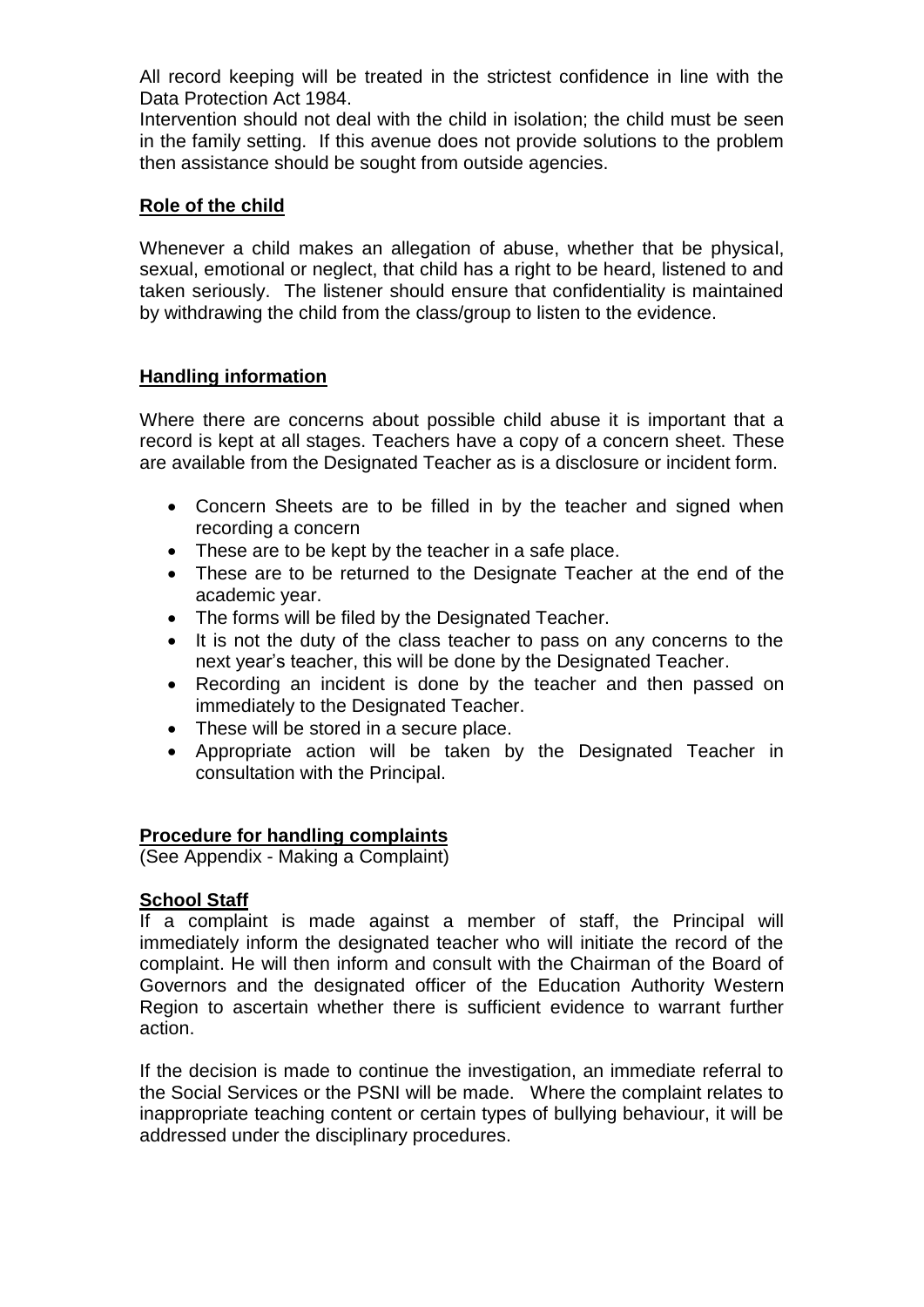If it is decided to take no further action the Principal will advise the member of staff accordingly, inform the designated officer of the Western Education and Library Board and advise, in writing, the complainant.

When a formal referral is made, an immediate decision whether to suspend the member of staff with pay as a precautionary measure will be made by either the Principal or the Chairman of the Board of Governors.

### **Principal**

If a complaint is made against the Principal the same procedures are followed with the Chairman of the Board of Governors assuming the role of the Principal.

#### **Governors and Volunteers:**

If an accusation is made against a governor, the Principal should immediately inform the Chairman and the designated officer of the Education Authority Western Region and in the case of a complaint against the Chairman, then the Vice-Chairman should be informed and procedures outlined above should be followed.

Any complaint against a person working in a voluntary capacity in the school should be treated in the same way as a member of staff. If the Principal has any concern that a child may be at risk, the services of the volunteer should be terminated immediately.

### **Making children aware of potential problems**

The school uses the Be Safe Programme to make the children aware of the various dangers which might confront them. In addition, through the Police Education Programme children are made aware by officers of the need to say no to strangers, and various role plays are portrayed. Safe use of the Internet is also encouraged.

### **Teacher - recognising abuse**

Teachers should be made aware of the indicators which may be evidence of abuse. Recognising these signs and symptoms may be difficult and all staff are advised to become familiar with the physical and behavioural indicators for physical abuse, neglect, emotional abuse, and sexual abuse as set out on pages 6 and 7 of the Education Authority Western Region Child Protection Guidelines.

All staff are given refresher training every 2 years.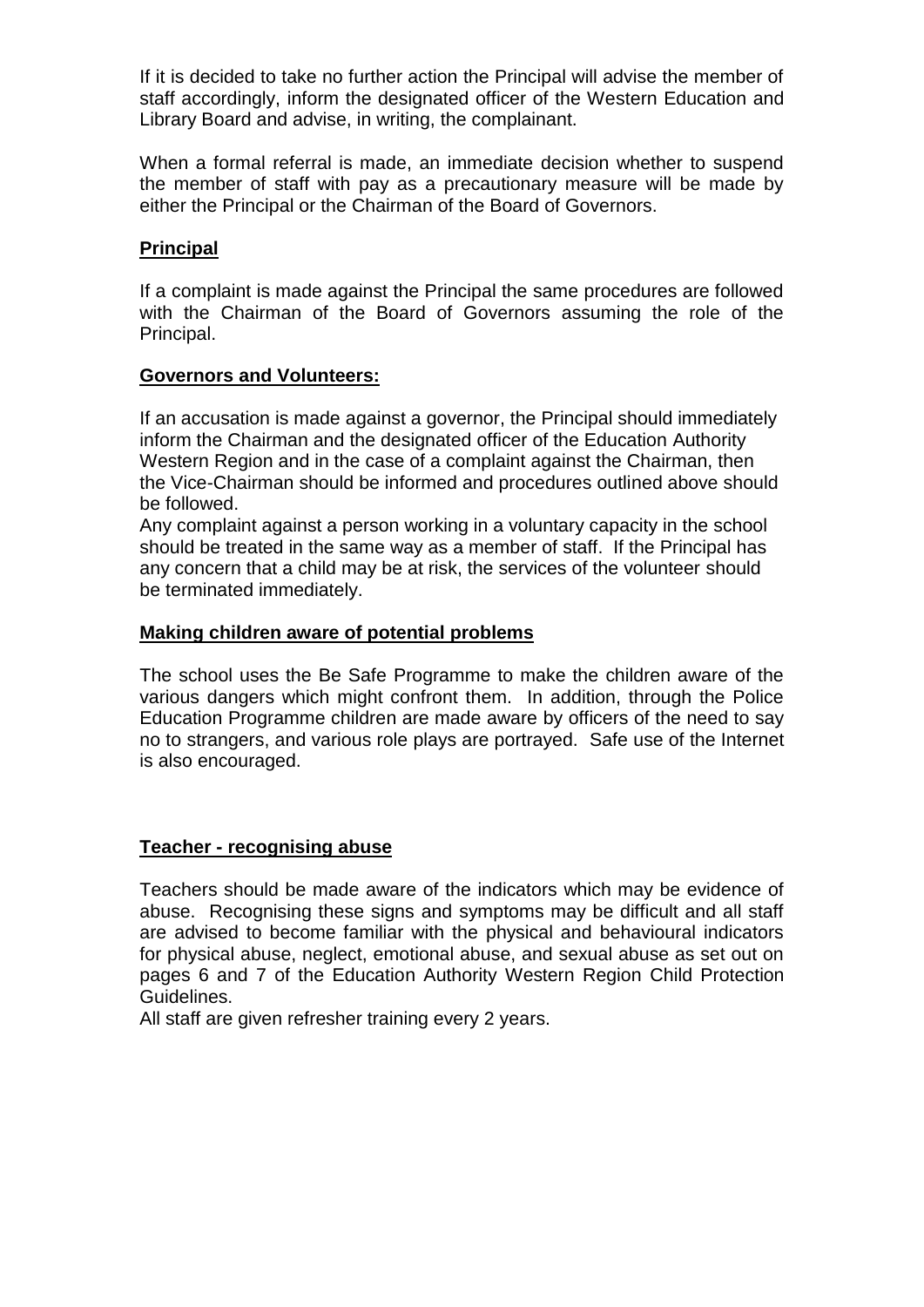# **What is Child Abuse?**

Child abuse means ill treatment or neglect leading to physical, sexual or emotional injury or harm. The following illustrations outline common indicators. These are signs, not a checklist. Some could have other explanations.

# **Physical Abuse**

| Physical Indicators.                            | Behavioural Indicators.                                                        |
|-------------------------------------------------|--------------------------------------------------------------------------------|
| • Unexplained bruises or burns                  | Self destructive tendencies                                                    |
| particularly if they are                        | • Improbable excuses given to                                                  |
| recurrent.                                      | explain injuries                                                               |
| • Human bite marks, welts or                    | • Chronic runaway                                                              |
| bald spots.                                     | Aggressive or withdrawn                                                        |
| • Unexplained lacerations,                      | • Fear of returning home                                                       |
| fractures or abrasions<br>• Untreated injuries. | • Reluctant to have physical<br>contact<br>• Clothing inappropriate to weather |
|                                                 | to hide part of the body.                                                      |

# **Neglect**

# Physical Indicators

- Constant hunger
- Poor state of clothing and/or personal hygiene
- Untreated medical problems
- Emaciation/distended stomach
- Constant tiredness

### Behavioural Indicators

- Tiredness, listlessness
- Lack of social relationships
- Compulsive stealing, begging or scavenging
- Low self-esteem.

# **Emotional**

# Physical Indicators

- Sudden speech disorder
- Signs of mutilation
- Signs of solvent abuse(e.g. mouth sores, smell of glue, drowsiness)
- Wetting and/or soiling
- Attention seeking behaviour
- Poor peer relationships

# Behavioural Indicators

- Neurotic behaviour (e.g. hair twisting, rocking, thumb sucking)
- Reluctance for parent liaison
- Fear of new situations
- Chronic runaway
- Inappropriate emotional responses to painful situations.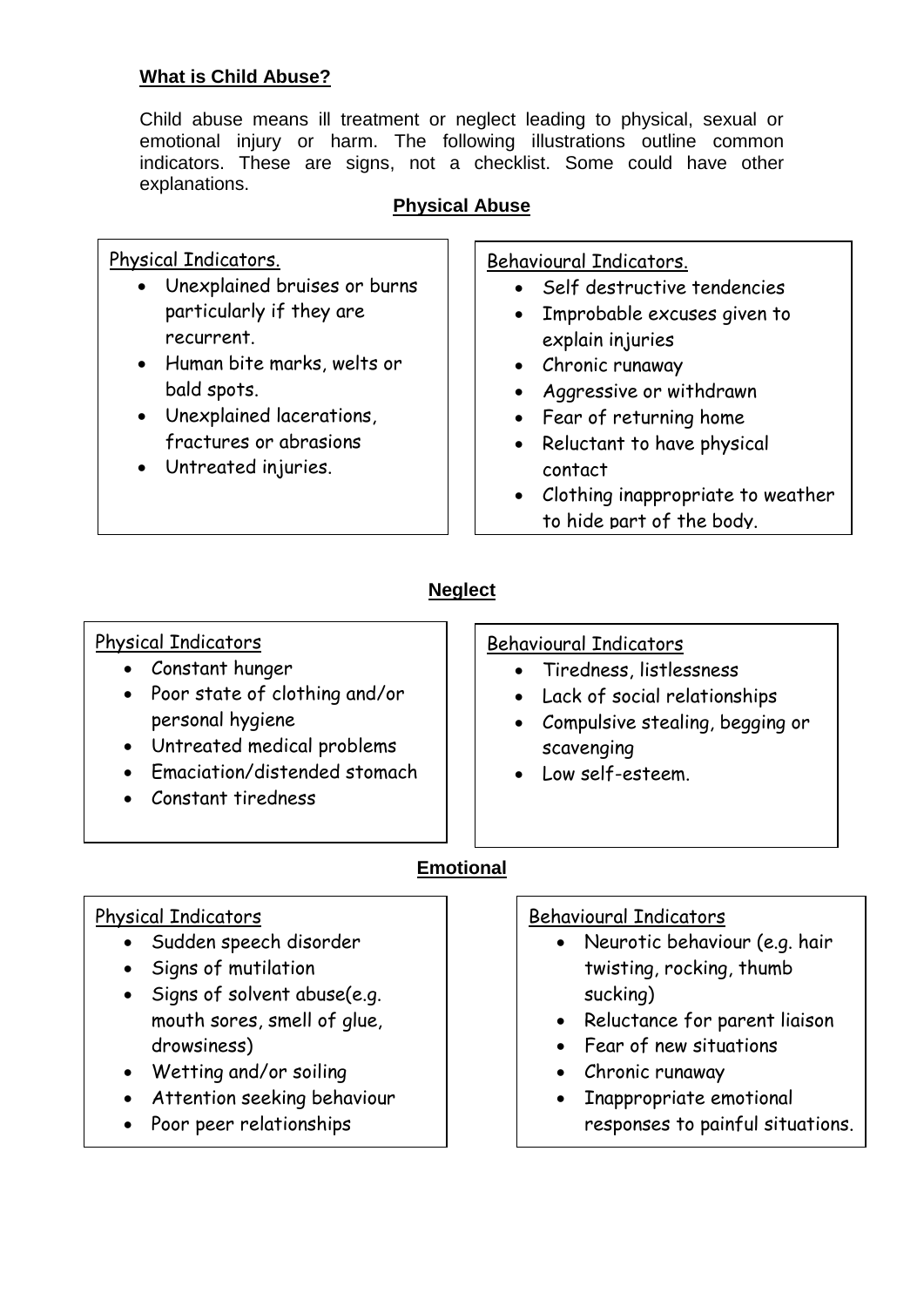# **Sexual Abuse**

# Physical Indicators

- Soreness or bleeding in the genital areas or anal areas or in the throat
- Torn, stained or bloody underclothes
- Chronic ailments such as stomach pains or headaches
- Difficulty in walking or sitting
- Frequent urinary or yeast infections
- Venereal diseases
- Unexplained pregnancies

### Behavioural Indicators

- Chronically depressed
- Inappropriately seductive or precocious
- Sexually explicit language
- Low self-esteem, selfdevaluation, lack of confidence
- Recurring nightmares, fear of the dark
- Outbursts of anger/hysteria
- Overly protective of siblings

# **Code of Conduct.**

Child Protection booklet summarises a code of conduct for all staff within the education sector. Conduct relating to private meetings with pupils, physical contact with pupils, choice and use of teaching materials and relationships and attitudes are highlighted

### (Circular 2017/04 Pastoral Care in Schools) **The role of the Education Welfare Officer**

The Principal and designated teacher should liaise with the Education Welfare Officer when appropriate because there are occasions when the Welfare Officer might be in a position to add family background to a school's knowledge of a child.

### **Vetting of all staff**

The Human Resources Department of the Education Authority Western Region will be asked to confirm that clearance has been given by the PSNI and any other agencies prior to the employment of any member of staff.

From time to time the school uses volunteers (mainly parents) to assist in school under the guidance of classroom teachers. In line with the guidance given in DENI Circular 2008/03 forms will be used to seek references for these individuals and they will be informed that a police check, through Access NI, will be made prior to their work commencing in school.